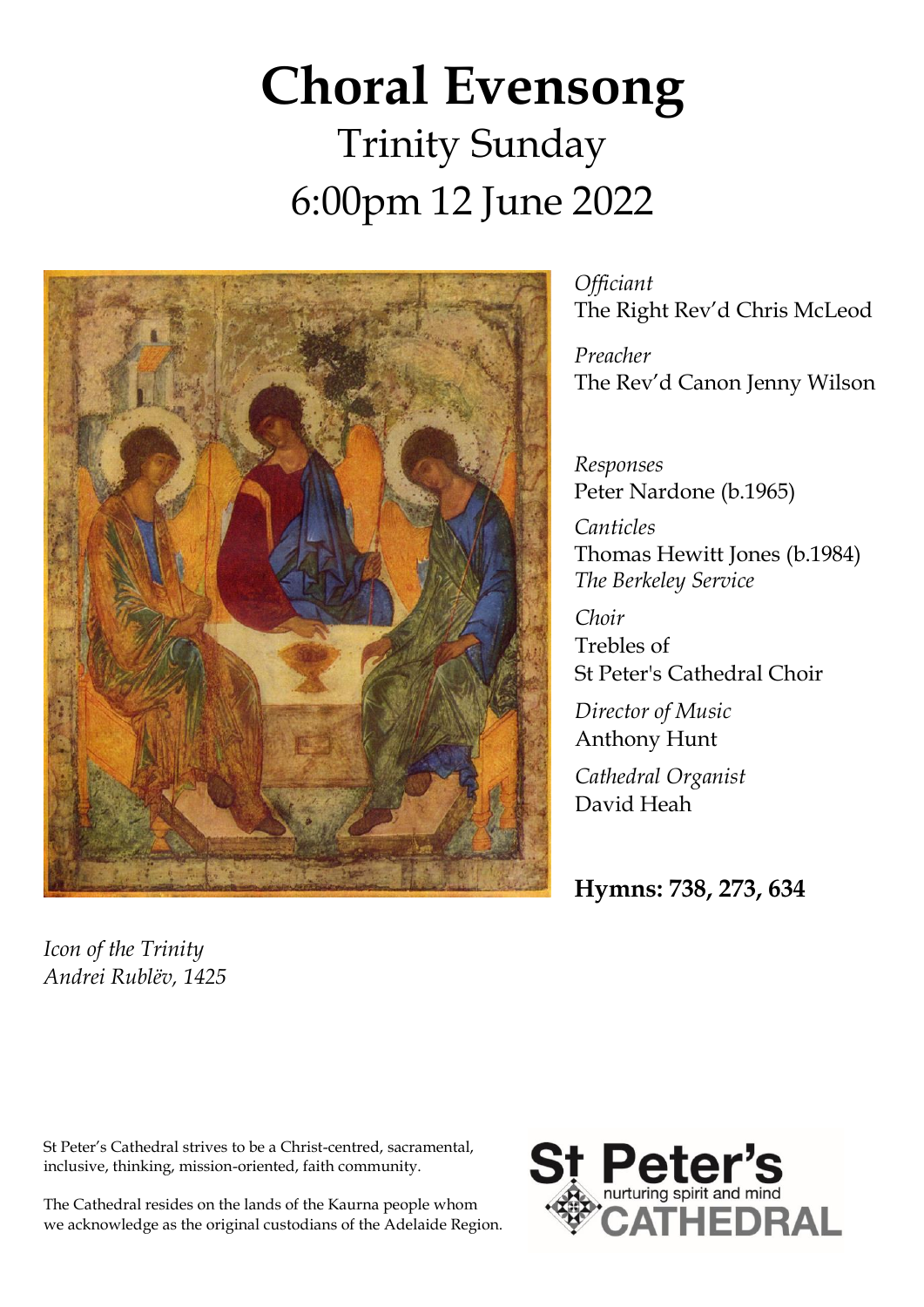**A note on the wearing of face masks:** The legal requirement to wear a mask has been lifted, and we rejoice in this step towards normality. However, Covid-19 is still present, and we understand that the best way to minimize the risk of catching and spreading the virus in the Cathedral is by continuing to wear masks.

We encourage you to wear a mask on entering the Cathedral and during the services, to help ensure that the most vulnerable in our community are protected to the best of our ability.

*Please stand as the Choir and Clergy enter*

*Please sit as the Officiant welcomes the Congregation*

| The Officiant and Choir sing the Versicles and Responses |                                            |
|----------------------------------------------------------|--------------------------------------------|
| O Lord, open thou our lips.                              | And our mouth shall shew forth thy praise. |
| O God, make speed to save us.                            | O Lord, make haste to help us.             |

*Please stand for the Doxology*

Glory be to the Father, and to the Son: and to the Holy Ghost; As it was in the beginning, is now, and ever shall be: world without end. Amen. Praise ye the Lord. The Lord's Name be praised.

*Please remain standing to sing the Office Hymn (Please wear a mask while singing)*

*Please sit as the Choir sings Psalm 33:1-9 (Chant: Sarah MacDonald)*

Rejoice in the Lord, O ye righteous: for it becometh well the just to be thankful. Praise the Lord with harp:

sing praises unto him with the lute, and instrument of ten strings.

Sing unto the Lord a new song: sing praises lustily unto him with a good courage.

For the word of the Lord is true: and all his works are faithful.

He loveth righteousness and judgement: the earth is full of the goodness of the Lord. By the word of the Lord were the heavens made:

and all the hosts of them by the breath of his mouth.

He gathereth the waters of the sea together, as it were upon an heap:

and layeth up the deep, as in a treasure-house.

Let all the earth fear the Lord: stand in awe of him, all ye that dwell in the world.

For he spake, and it was done: he commanded, and it stood fast.

*Please stand for the Gloria:* 

Glory be to the Father, and to the Son: and to the Holy Ghost;

As it was in the beginning, is now, and ever shall be: world without end. Amen.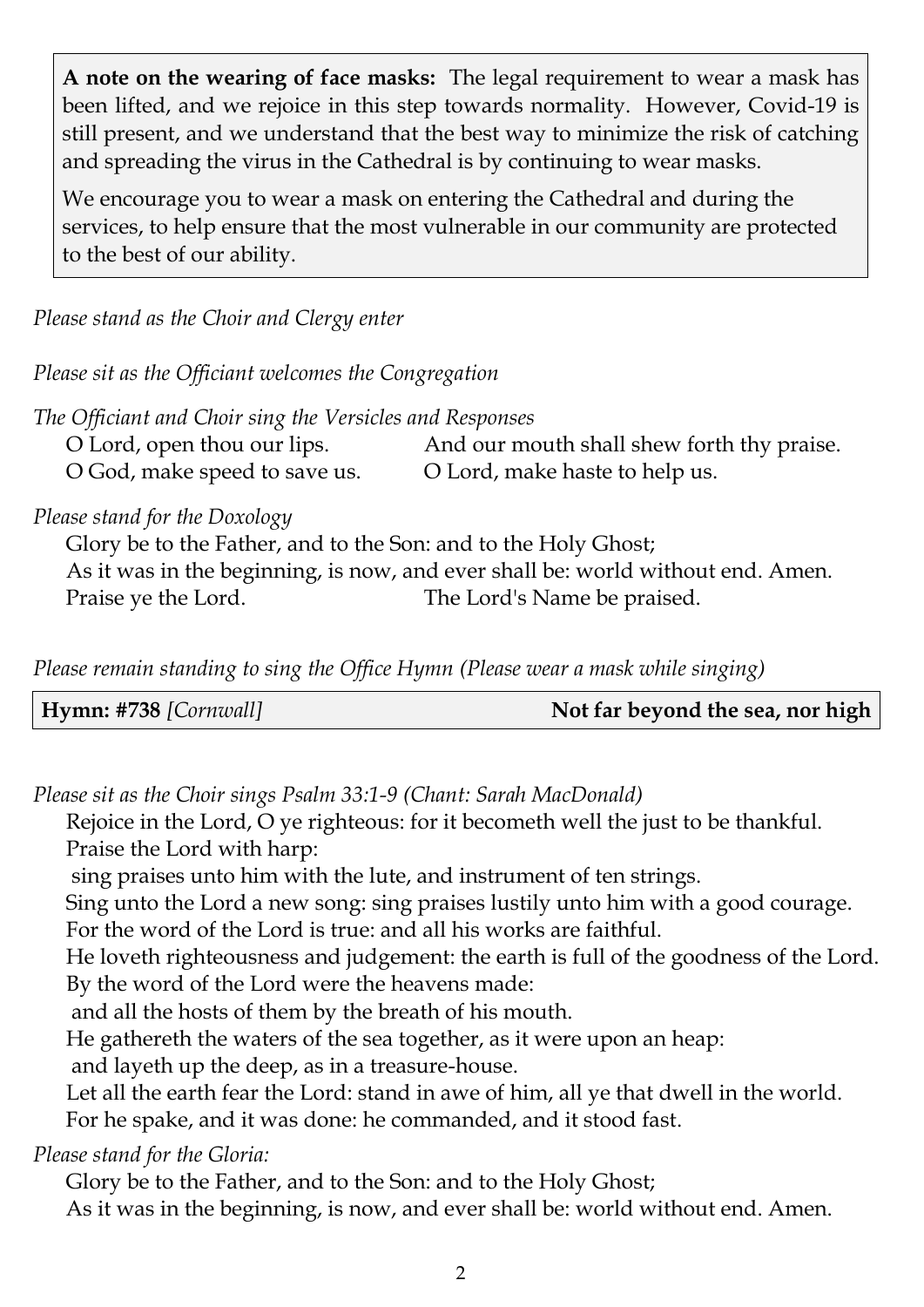*Please sit for the first reading: Proverbs 8:32-9:10 (read by Matt Wills)* 'And now, my children, listen to me: happy are those who keep my ways. Hear instruction and be wise, and do not neglect it. Happy is the one who listens to me, watching daily at my gates, waiting beside my doors. For whoever finds me finds life and obtains favour from the Lord; but those who miss me injure themselves; all who hate me love death.' Wisdom has built her house, she has hewn her seven pillars. She has slaughtered her animals, she has mixed her wine, she has also set her table. She has sent out her servant-girls, she calls from the highest places in the town, 'You that are simple, turn in here!' To those without sense she says, 'Come, eat of my bread and drink of the wine I have mixed. Lay aside immaturity, and live, and walk in the way of insight.' Whoever corrects a scoffer wins abuse; whoever rebukes the wicked gets hurt. A scoffer who is rebuked will only hate you; the wise, when rebuked, will love you. Give instruction to the wise, and they will become wiser still; teach the righteous and they will gain in learning. The fear of the Lord is the beginning of wisdom, and the knowledge of the Holy One is insight. Here ends the first reading.

*Please stand while the Choir sings the Magnificat: Luke 1:46-55*

My soul doth magnify the Lord: and my spirit hath rejoiced in God my Saviour. For he hath regarded: the lowliness of his hand-maiden. For behold, from henceforth: all generations shall call me blessed. For he that is mighty hath magnified me: and holy is his Name. And his mercy is on them that fear him: throughout all generations. He hath shewed strength with his arm:

he hath scattered the proud in the imagination of their hearts.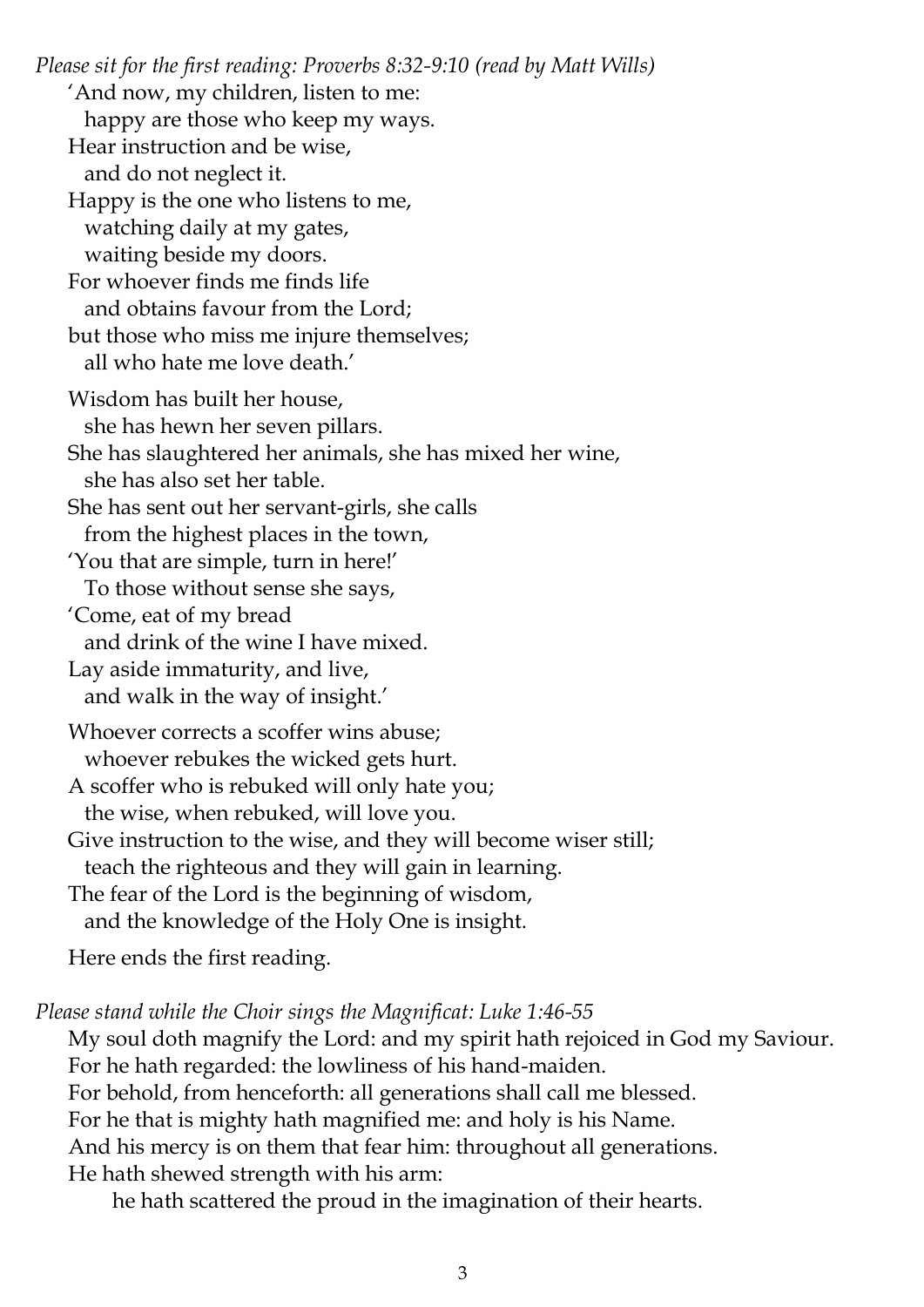He hath put down the mighty from their seat:

- and hath exalted the humble and meek.
- He hath filled the hungry with good things: and the rich he hath sent empty away. He remembering his mercy hath holpen his servant Israel:
	- as he promised to our forefathers, Abraham and his seed for ever.

Glory be to the Father, and to the Son: and to the Holy Ghost;

As it was in the beginning, is now, and ever shall be: world without end. Amen.

## *Please sit for the second reading: Ephesians 3:14-21 (read by Kirsty Munro)*

For this reason I bow my knees before the Father, from whom every family in heaven and on earth takes its name. I pray that, according to the riches of his glory, he may grant that you may be strengthened in your inner being with power through his Spirit, and that Christ may dwell in your hearts through faith, as you are being rooted and grounded in love. I pray that you may have the power to comprehend, with all the saints, what is the breadth and length and height and depth, and to know the love of Christ that surpasses knowledge, so that you may be filled with all the fullness of God.

Now to him who by the power at work within us is able to accomplish abundantly far more than all we can ask or imagine, to him be glory in the church and in Christ Jesus to all generations, for ever and ever. Amen.

Here ends the second reading.

*Please stand while the Choir sings the Nunc Dimittis: Luke 2:29-32*

Lord, now lettest thou thy servant depart in peace: according to thy word.

For mine eyes have seen: thy salvation;

Which thou hast prepared: before the face of all people;

To be a light to lighten the Gentiles: and to be the glory of thy people Israel.

Glory be to the Father, and to the Son: and to the Holy Ghost;

As it was in the beginning, is now, and ever shall be: world without end. Amen.

## *Please remain standing to say The Apostles' Creed*

**I believe in God the Father Almighty, Maker of heaven and earth: And in Jesus Christ his only Son our Lord, Who was conceived by the Holy Ghost, Born of the Virgin Mary, Suffered under Pontius Pilate, Was crucified, dead, and buried: He descended into hell; The third day he rose again from the dead; He ascended into heaven, And sitteth on the right hand of God the Father Almighty; From thence he shall come to judge the quick and the dead. I believe in the Holy Ghost; The holy Catholick Church; The Communion of Saints; The Forgiveness of sins; The Resurrection of the body, And the Life everlasting. Amen.**

*The Officiant and Choir sing the Responses and Prayers*

The Lord be with you. And with thy spirit. Let us pray. *(Please kneel/sit)* Lord, have mercy upon us. Christ, have mercy upon us*.* Lord, have mercy upon us.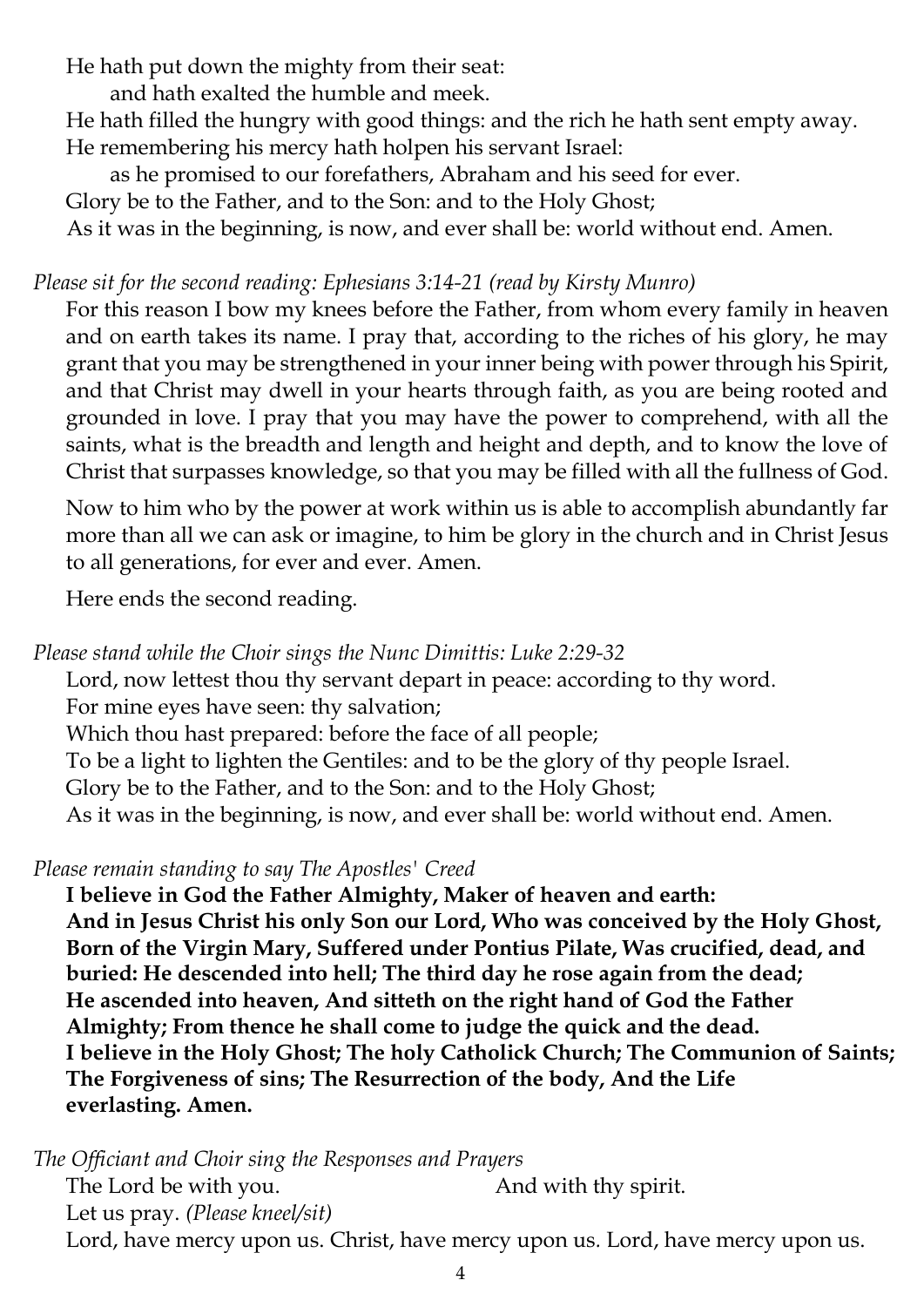Our Father which art in heaven, Hallowed be thy Name, Thy kingdom come, Thy will be done, in earth as it is in heaven. Give us this day our daily bread; And forgive us our trespasses, As we forgive them that trespass against us; And lead us not into temptation, But deliver us from evil. Amen.

| O Lord, shew thy mercy upon us         | And grant us thy salvation.           |
|----------------------------------------|---------------------------------------|
| O Lord, save the Queen                 | And mercifully hear us when we call   |
|                                        | upon thee.                            |
| Endue thy ministers with righteousness | And make thy chosen people joyful.    |
| O Lord, save thy people                | And bless thine inheritance.          |
| Give peace in our time, O Lord         | Because there is none other that      |
|                                        | fighteth for us but only thou, O God. |
| O God, make clean our hearts within us | And take not thy Holy Spirit from us. |

## *The Collect for Trinity Sunday*

Almighty and everlasting God, who hast given unto us thy servants grace, by the confession of a true faith, to acknowledge the glory of the eternal Trinity, and in the power of the Divine Majesty to worship the Unity: We beseech thee, that thou wouldest keep us stedfast in this faith, and evermore defend us from all adversities, who livest and reignest, one God, world without end. **Amen.**

## *The Collect for Peace*

O God, from whom all holy desires, all good counsels, and all just works do proceed: Give unto thy servants that peace which the world cannot give; that both our hearts may be set to obey thy commandments, and also that by thee we being defended from the fear of our enemies may pass our time in rest and quietness; through the merits of Jesus Christ our Saviour. **Amen.**

## *The Evening Collect*

Lighten our darkness, we beseech thee, O Lord; and by thy great mercy defend us from all perils and dangers of this night; for the love of thy only Son, our Saviour, Jesus Christ. **Amen.**

*Please sit as the Choir sings the Anthem:* Joseph Corfe (1741-1820) *I will magnify thee*

> I will magnify thee, O Lord: For thou hast set me up and made me to triumph in thy salvation. *Psalm 30: vs 1*

*Please kneel/sit for the Intercessions* 

*Please stand to sing the Second Hymn (Please wear a mask while singing)*

| <b>Hymn: #273</b> [Hurst Green] | Father, Lord! We give you adoration |
|---------------------------------|-------------------------------------|
|---------------------------------|-------------------------------------|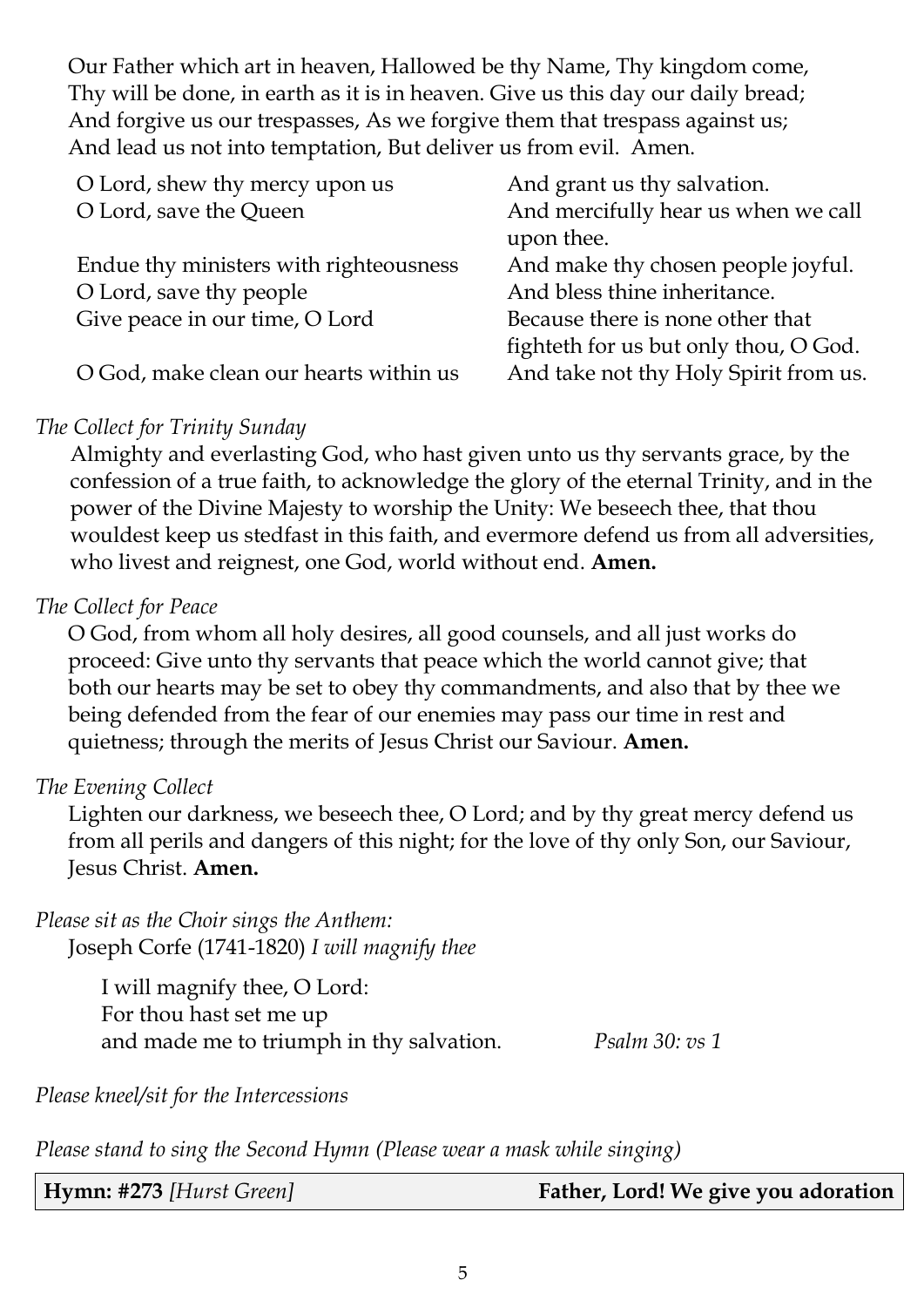# *Please sit for the Sermon:* The Rev'd Canon Jenny Wilson *Silence may follow*

*Please stand to sing the Final Hymn (Please wear a mask while singing)*

| <b>Hymn: #634</b> [Halton Holgate] | Firmly I believe and truly $ $ |
|------------------------------------|--------------------------------|
|------------------------------------|--------------------------------|

## *Please remain standing for the Blessing*

God the Holy Trinity make you strong in faith and love, defend you on every side, and guide you in all truth and peace; and the blessing of God Almighty the Father, the Son, and the Holy Spirit, be among you and remain with you always. **Amen.** 

*You are invited to listen reflectively to the Organ Postlude* Stanford (1852-1924) – *Andante maestoso, No 5 Op 101*

## **How to give to the Cathedral**

- Envelopes and/or cash in the Donation Box provided.
- Electronic Funds Transfer: BSB 305-122 Account Number 0256051 (include your name as reference).
- Direct Debit: please contact the Cathedral Office on 8267 4551.
- Use the Tap & Go machine to make an instant \$10.00 donation (can be tapped more than once)

# **FOR YOUR PRAYERS**

**A prayer for all affected by Coronavirus:** Keep us, good Lord, under the shadow of your mercy. Sustain and support the anxious, be with those who care for the sick, and lift up all who are brought low; that we may find comfort knowing that nothing can separate us from your love in Christ Jesus our Lord. **Amen.**

| International           | The Anglican Church of South America Primate Bp Nicholas<br>James Quested Drayson                                                                      |
|-------------------------|--------------------------------------------------------------------------------------------------------------------------------------------------------|
| <b>National</b>         | Grafton: Murray Harvey (Leanne)                                                                                                                        |
| South Australia         |                                                                                                                                                        |
| Diocese of Adelaide     | Kangaroo Island: Locum Tenens Phillip Bassett                                                                                                          |
| Diocese of Willochra    | Leigh Creek (Blinman, Hawker, Leigh Creek, the North East):<br>Trevor Briggs (Anne), (Hawker) Arthur Tanner (Jane),<br>(Blinman) David Amery (Coralie) |
| Diocese of The Murray   | Tatiara: vacant                                                                                                                                        |
| <b>Immediate Prayer</b> | Dawn Falland, Francis Brooks, Peter Garland, Jennifer Bailey,<br>Rafael, Graeme Hewitt, Jace, Daniela                                                  |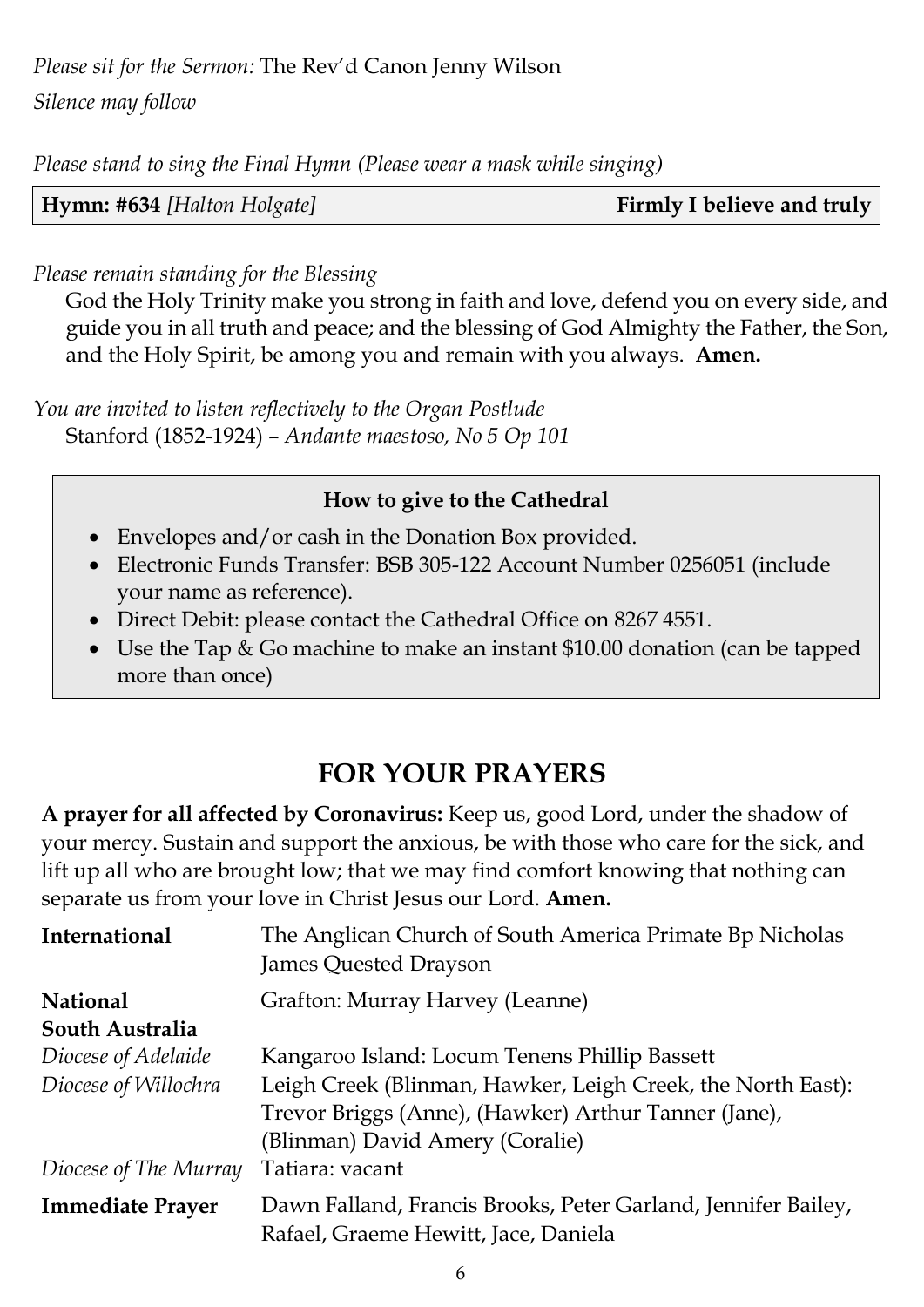| <b>Long Term Prayer</b> |                                                                                                                                          | Bishop Andrew St John, Max Lennard, Chris,<br>Anne Fitzgerald, Cynthia Thomas, Nicholas Tipping,<br>Bridie Maxwell, Meredith Chesterman, Heather Scott,<br>Cricket Fox, Vernon Lewis, Pauline Van Buren,<br>Alisha Coe-Fox, Alison Lockett, Glenys Birks,<br>Eileen Williams, Edna Allison, Anne Hogben, Patsy and Joan                                    |
|-------------------------|------------------------------------------------------------------------------------------------------------------------------------------|------------------------------------------------------------------------------------------------------------------------------------------------------------------------------------------------------------------------------------------------------------------------------------------------------------------------------------------------------------|
| Year's Mind             | 12 <sup>th</sup><br>13 <sup>th</sup><br>14 <sup>th</sup><br>15 <sup>th</sup><br>16 <sup>th</sup><br>17 <sup>th</sup><br>18 <sup>th</sup> | Grace Haire, Elsie Goodes, Geoff Smith,<br>Donald Allan Skinner<br>Foley James Myddleton Hogarth, Geoffrey Sexton<br>Roger Francis Swetenham<br>Robert Pocock<br>Gladys Amelia Rayner, Laila Matouk, Audrey Airlie Reed<br>Francis John Hopton<br>Bryan Percival Robin, Madge Englebrecht<br>Norman Catchlove Paynter, Alison Bagnall,<br>Allen Ewart Gale |

# **COMMUNITY NOTICES**

**Sunday Night with Lynn Arnold:** 7pm on 1079Life. Lynn's guest tonight is The Venerable Dr Ruth Mathieson, who has recently been appointed Principal of St Francis Theological College, Brisbane

## **Wednesday 15th June - NB no 10am Holy Communion.**

**Wednesday 15th June at 11am** – RAAF Commemoration Service to mark the Centenary of the Funeral of Sir Ross Smith.All welcome.

## **Friends' Soup Day**

Next Sunday, 19th June, in conjunction with a morning tea, the Friends of St Peter's Cathedral are offering mugs of homemade soup and crusty bread. There will be several choices of flavours, GF and vegetarian, and serves are \$5.00 each. (Please bring real money!)

**Patronal Festival weekend, 2/3 July:** The Annual Patronal Festival Organ Recital 2022, Saturday 2nd July at 2pm. St Peter's Cathedral is thrilled to welcome Thomas Wilson, Director of Music at St Mary's Cathedral Sydney, and former Assistant Organist at Westminster Cathedral, London, to present a recital of masterworks on the grand Cathedral Organ. Thomas will also conduct the Choral Eucharist on Sunday 3 July.

**"Joshua: Acting on God's Promises" -** a home group for 9 weeks using Know Your Bible studies. For more information, see or phone Ruth Butler, 0408 271 921.

## **Kairos Prison Ministry**

Offers of 2-3 doz. biscuits to supply 650 doz. for instructional course at Mobilong Prison from Jun 21-24. Suitable recipe guidelines available. Please contact Peter Mitchell 8278 9898/0438 278 845.